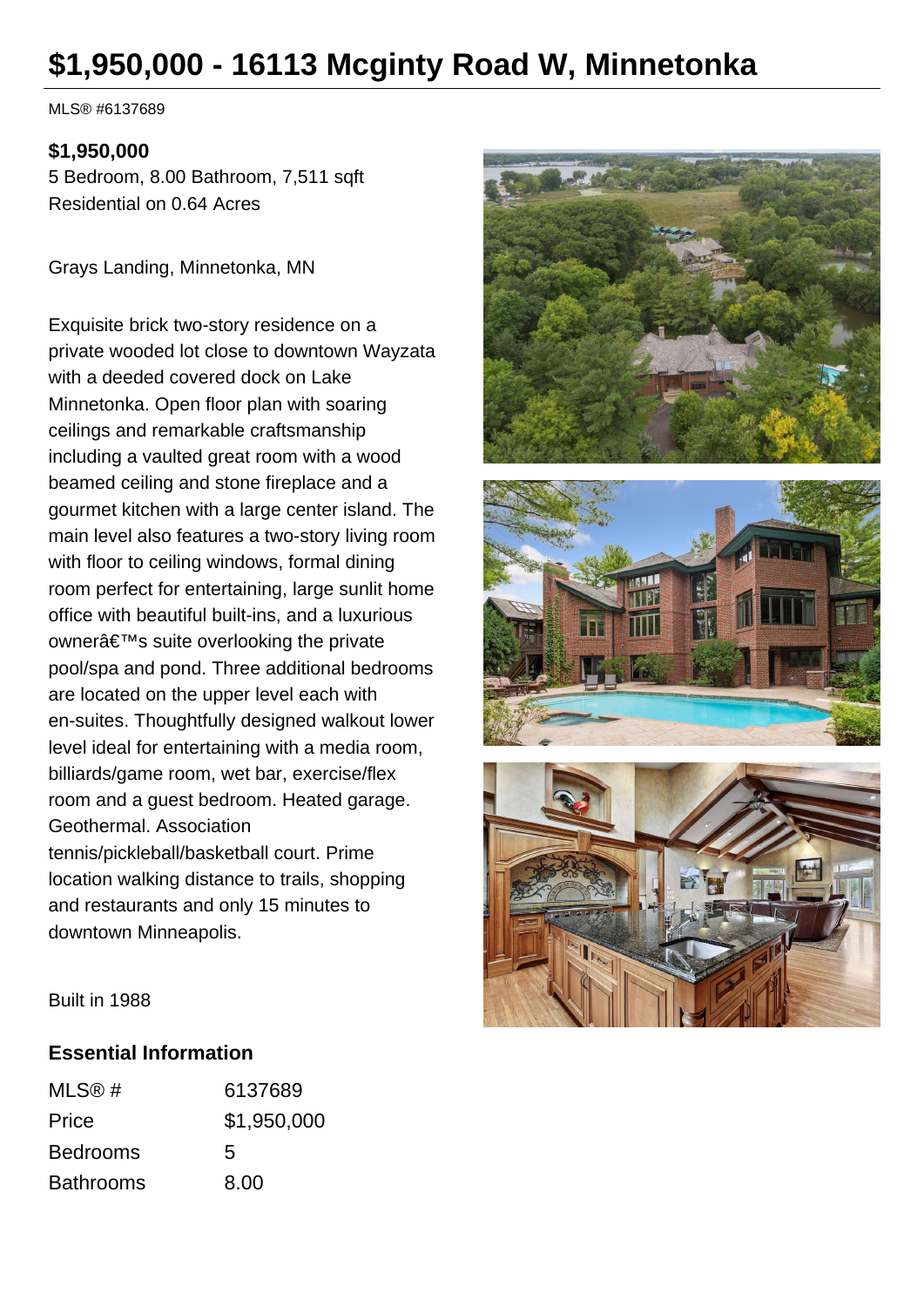| <b>Full Baths</b> | 2                              |
|-------------------|--------------------------------|
| <b>Half Baths</b> | 3                              |
| Square Footage    | 7,511                          |
| Acres             | 0.64                           |
| <b>Year Built</b> | 1988                           |
| <b>Type</b>       | <b>Residential</b>             |
| Sub-Type          | <b>Single Family Residence</b> |
| <b>Style</b>      | <b>Single Family Residence</b> |
| <b>Status</b>     | Active                         |

## **Community Information**

| 16113 Mcginty Road W |
|----------------------|
| Grays Landing        |
| Minnetonka           |
| Hennepin             |
| ΜN                   |
| 55391                |
|                      |

## **Amenities**

| # of Garages    | 3                                                                                                                                    |
|-----------------|--------------------------------------------------------------------------------------------------------------------------------------|
| Garages         | Attached Garage, Insulated Garage, Heated Garage, Asphalt                                                                            |
| Waterfront      | Deeded Access, Dock, Association Access, Pond                                                                                        |
| Has Pool        | Yes                                                                                                                                  |
| Pool            | Below Ground, Outdoor Pool, Heated                                                                                                   |
| <b>Interior</b> |                                                                                                                                      |
| Appliances      | Microwave, Exhaust Fan,<br>Dishwasher,<br>Wall<br>Oven,<br>Cooktop,<br>Refrigerator, Washer, Dryer, Water Softener Owned, Humidifier |

| Heating         | Forced Air, Geothermal, Radiant Floor |
|-----------------|---------------------------------------|
| Cooling         | Central Air, Geothermal               |
| Fireplace       | Yes                                   |
| # of Fireplaces |                                       |

## **Exterior**

| Lot Description | Tree Coverage - Medium, Public Transit (w/in 6 blks) |
|-----------------|------------------------------------------------------|
| Roof            | Wood                                                 |
| Construction    | <b>Brick/Stone</b>                                   |

## **School Information**